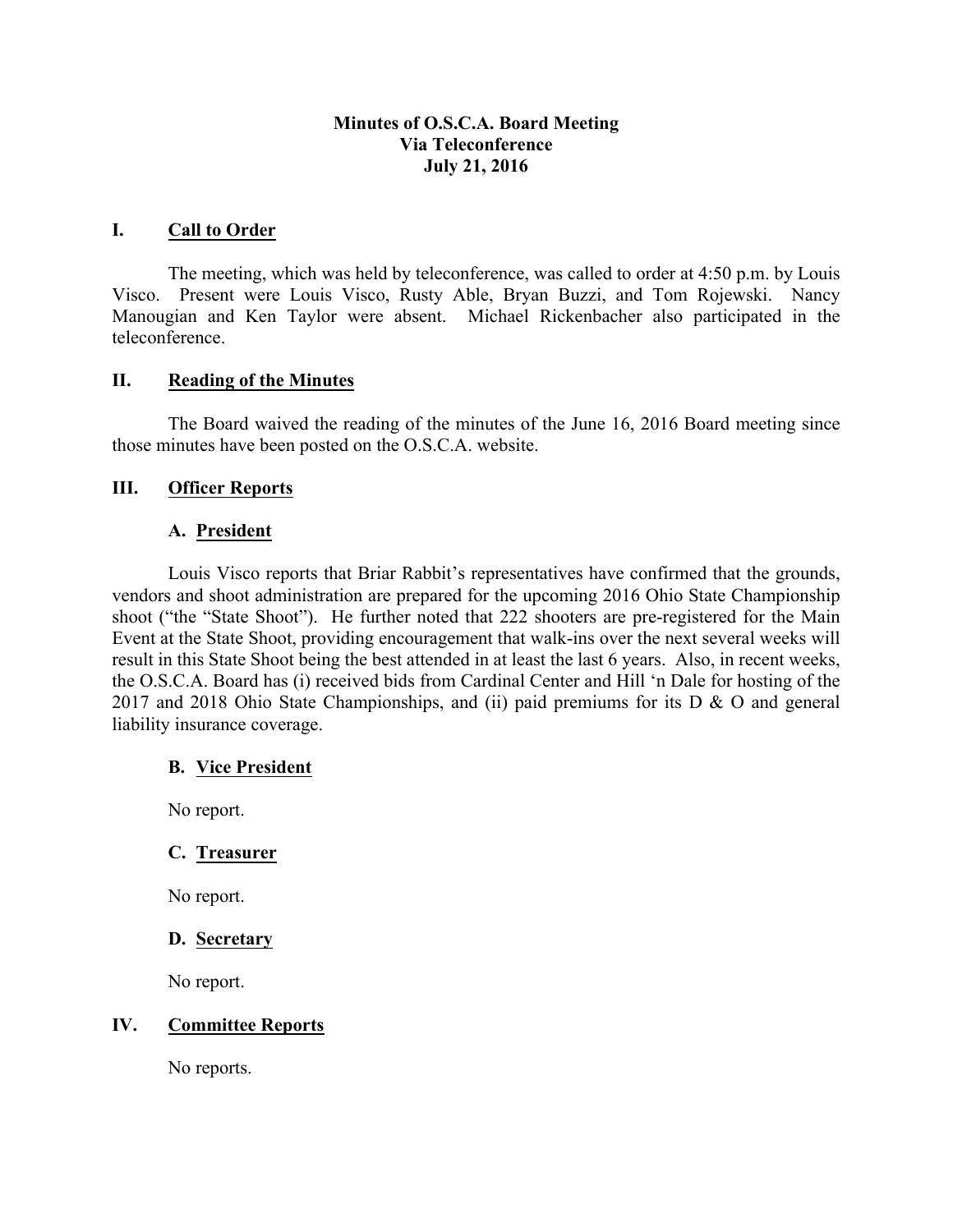## **V. Unfinished Business**

## **A. Definition and Selection of Board Trustees**

Louis Visco will draft provisions for the O.S.C.A. By-Laws regarding the definition and selection of Board Trustees after the State Shoot.

## **VI. New Business**

# **A. State Shoot**

# **1. Trophies**

Rusty Able reported that all trophies the Board has ordered for the State Shoot have been completed and delivered, including the Super Sporting awards offered. Louis Visco confirmed that Hill 'n Dale's Shawn Spindel will deliver the HOA, FITASC, and Kiddie Cup trophies to Briar Rabbit for presentation at the State Shoot to this year's winners.

## **2. Shirts**

The polo shirts that will be given to each shooter at the State Shoot upon registration are currently being embroidered. Brian will deliver these shirts to Briar Rabbit for its distribution.

### **3. Shooter Registration Packages**

The shooter registration packages, which contain a welcome letter, O.S.C.A. rules, and other donated items, are ready for delivery to shooters at the State Shoot. Brian Buzzi confirms that Beretta will provide the backtags, as in years' past.

# **4. Public Board Meeting**

Under the O.S.C.A. By-Laws, the Board is required to have one meeting per year that is open to all O.S.C.A. members. That meeting will be held at Briar Rabbit on Friday, August 5th, 2016 at approximately 6:00 p.m. The exact time and location of the meeting will be posted in the registration area at the State Shoot. The agenda for the meeting will include election of Board members, selection of a host club for the 2017 and 2018 Ohio Championships, and other issues of concern to O.S.C.A. members.

# **5. Door Prizes/Raffles**

The Board has received donations of the following items for the State Shoot: Beretta shotgun, Browning shotgun, 25 flats of Fiocchi shells, \$350 cash from White Flyer, and Wild Ear electronic ear plugs. In addition, Bryan Buzzi motioned for the O.S.C.A. to purchase an additional 50 flats of Fiocchi shells and 6 Yeti coolers for hand-out at the State Shoot. This motion was seconded by Rusty Able. These items will be given away at the State Shoot dinner on Saturday evening, August 1, according to a random drawing of shooter numbers, and the shooter does not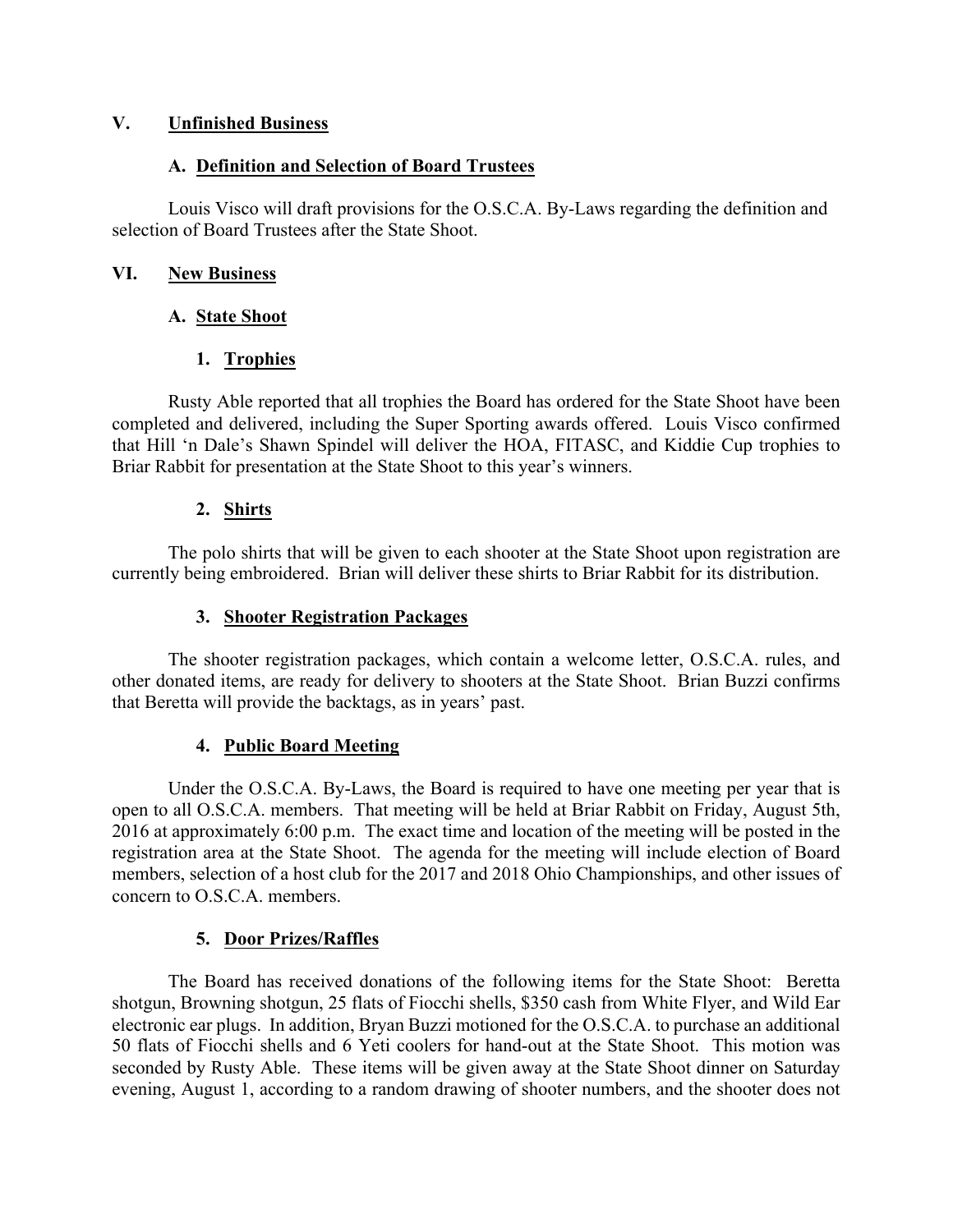need to be present to win (with the exception of the Beretta shotgun and the Browning shotgun as next discussed). In order to win the Beretta shotgun, the shooter must be present to win. Regarding the Browning shotgun, that gun will be given to the holder of the winning raffle ticket, and the shooter does not have to be present to win. Raffle tickets for the Browning shotgun can be purchased when the shooter registers at the State Shoot. The proceeds of the sale of the raffle tickets will be placed in the O.S.C.A. checking account.

# **6. Hotel Rooms**

Hotel rooms have been reserved for the shoot administrator (Lois Neely).

# **7. Water and Fruit**

Water will be available on the courses for the State Shoot. Louis Visco was advised by Briar Rabbit's Elaine Crawmer that Delmonte will not be donating fruit for distribution at the State Shoot.

# **8. Shoot Agenda**

# **(a) Super Squad**

The top five resident shooters from the Saturday Main event will shoot together as a squad in the Sunday Main event beginning at 12:30 p.m.. Lou Visco and Rusty Able agreed to referee the squad this year, on behalf of the O.S.C.A.

# **(b) Shootoffs**

Lou Visco discussed the need for participation by Board members as referees for this year's shootoffs on Saturday and Sunday. He noted that Ed Prickel has agreed to hold Sunday's shootoffs on the 5 stand and Make-A-Break fields, simultaneously.

# **(c) Protest Committee**

At this time, the protest committee will be comprised of Lois Neely, Shawn Spindel, and Ian Hurd. Louis Visco will contact them to confirm their availability to serve on the protest committee.

# **9. Saturday Dinner**

The dinner will be held outdoors at Briar Rabbit and will begin immediately upon completion of the shootoffs. During the dinner, the trophies for the preliminary events will be presented, followed by the drawing for the winner of the Beretta shotgun, the drawing of the winning raffle ticket for the Browning shotgun, and the drawings for the other door prizes. Louis Visco motioned for rental of a microphone, amplifier and speaker system from the vendor supplying the dinner on Saturday for \$200, and the motion was seconded by Rusty Able.